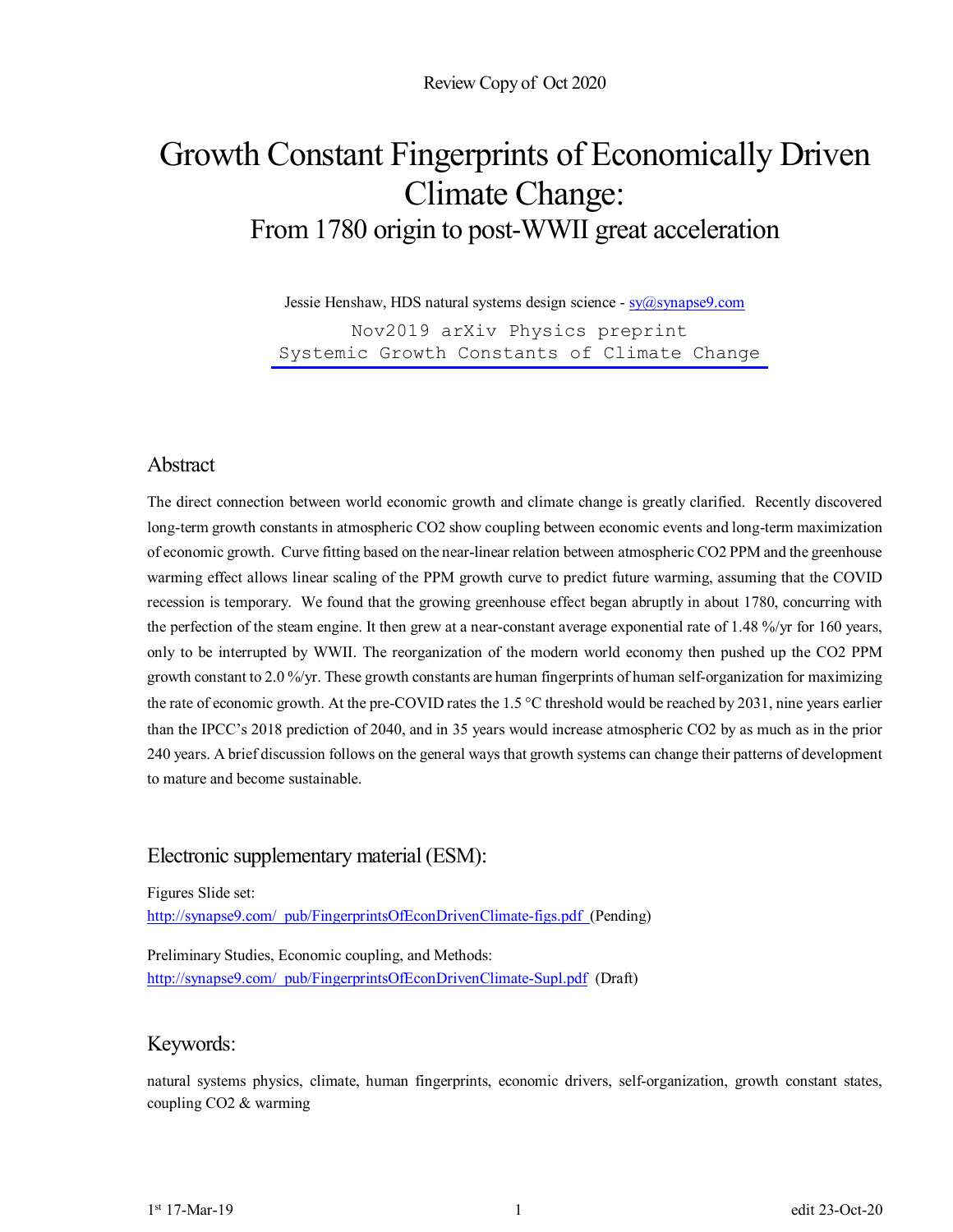$T$ his work originated with field studies of self-organization in natural convection patterns in homes, observed to shift

from one stable state to another as the positions of the sun moved during the day. The same kind of shift from one state to another was recently discovered in the indicators of climate change, shifting from one systemic growth constant before WWII to a faster one after. We see clear human fingerprints in these shifts between organizational states telling a poignant story that will give anyone a far more clear understanding of the nature of the climate change phenomenon.

This work uses a natural systems approach, focused on recognizing self-organization patterns in history curves. It starts much like traditional scientific methods by collecting carefully authenticated data. Instead of converting that data to equations to study, though, it takes a direct diagnostic approach, associating recognizable behaviors of the data with natural events in history, to shed light on the systems involved. One of the key physics principles is that systemic organization needs to develop for systems to use energy, generally understood by the study of their systemic growth.

For example, the onset of climate change has been studied by Abram et al. ( 2016), finding it likely to have begun by  $\sim$ 1835. The IPCC (2014) sets the beginning at the 1850-1900 average temperature, also roughly agreeing with the tree ring study by Mann et al. (1998), as a dramatic rise in earth temperatures breaking away from prior trends about 1900. Hansen (2018) nicely summarizes the climate science behind that view. None of these studies, however, marks the beginning of climate change at the beginning of the greenhouse effect, which is visible in the 1780 beginning of regular exponential growth in atmospheric CO2 PPM (Fig 1). How to tie that beginning to the temperature data, which shows little evidence of it till recently, requires following natural systems diagnostic practices developed in the years following the original micro-climate studies (Henshaw 1978, 1979, 1985, 1999, 2008, 2010, 2011, 2015, 2018).

Most relied on is the association of growth patterns as evidence of emerging growth systems, seen in context, starting with plotting the history of atmospheric CO2 back to 1500 (Fig 1). It's the dramatic and abrupt shift at about 1780 from lazy variation to regular compound growth, which marks the abrupt start of industrial fossil fuel use changing the global atmosphere (Fig 1). Two different methods were used to analytically identify systemic growth constants of CO2 PPM, marking systemic phases of the greenhouse effect. One method was to visually fit a constant growth curve to the data by manually adjusting the 'baseline,' 'rate,' and 'exponent' variables (Equn 1). The other is plotting the locally averaged dy/Y growth rates of the data to recognize linear trends (Fig 2).

What gets interesting is then to connect the granular observations and the broad patterns, to see whether departures of the data from the trends fit discoverable histories of events, or bring into question the initial findings.

In the process, we also confront various data quality problems: 1) the poor quality of the ice core CO2 data relative to the high-quality recent atmospheric measures of mountain top CO2, and 2) the evidence of highly incomplete data on global CO2 emissions making any climate correlation with recorded emissions seem unreliable. We explore these further in the Supplementary Materials (Preliminary Studies and Methods: A to I). Luckily where the study most needed accurate climate forcing data, for the period from the end of WWII to the present, it was available.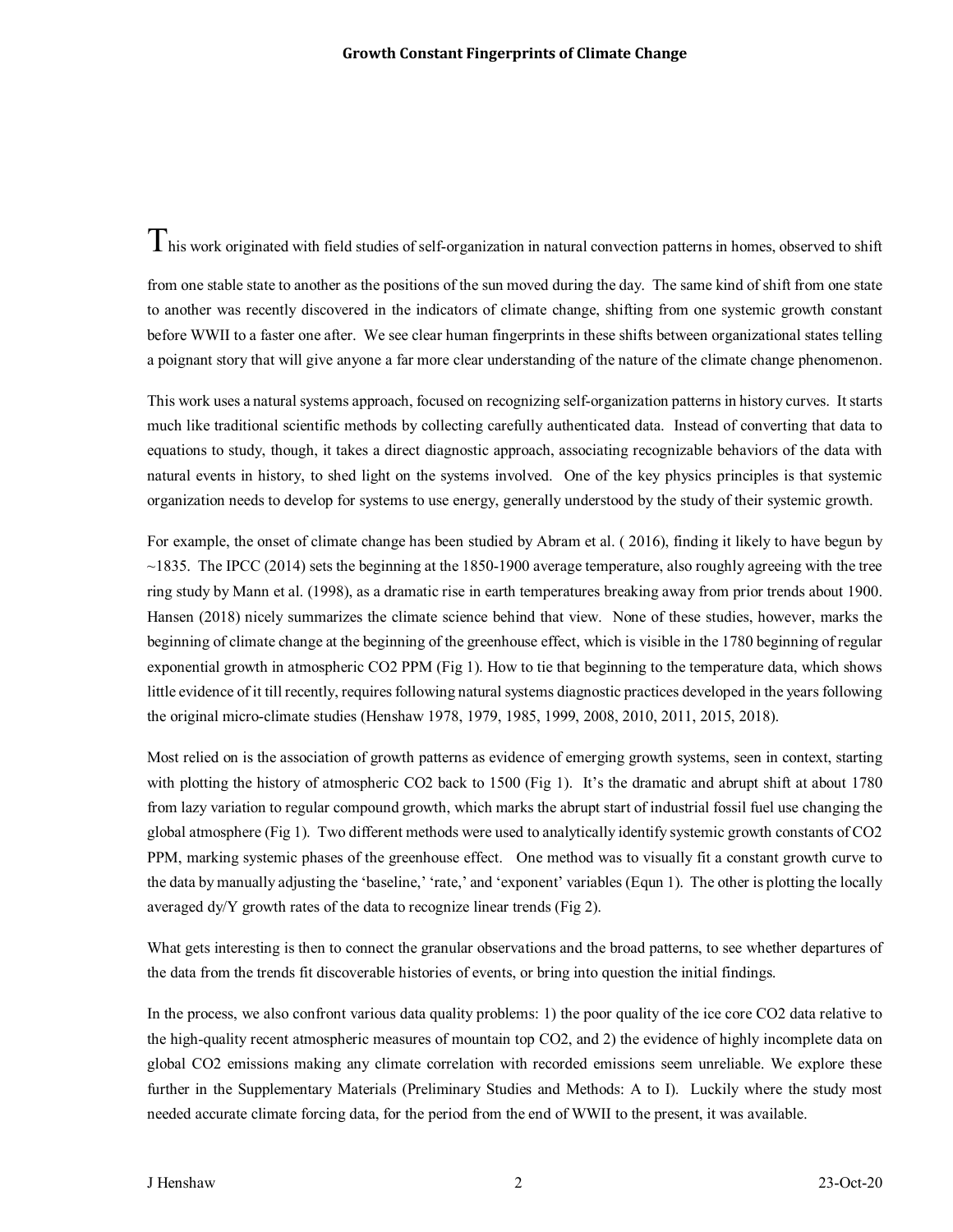# 1.Results

## 1.1. The Origin of Global Warming

Based on the historical data on atmospheric CO2, Fig 1, climate change seems to have begun abruptly in about 1780, when the prior wavy variation in CO2 PPM shifts abruptly to constant growth at a rate of 1.48 %/yr (dotted line). That constant growth curve was made by adjusting the variables of Eqn 1, baseline, scale, and exponent until the curve best fit the data. That the fit to the data is quite close helps confirm the assumption that the waviness of the data was superficial. That the 160-year pre-WWII growth constant has a clear beginning and end helps verify that it represents a period of stable self-organization in the world economic system generating the CO2, one of the human fingerprints on display. Other human fingerprints include the about 15-year pause in CO2 accumulation during and after WWII, and then the restabilization of constant growth at a higher rate of 2.0 %/yr after 1960, discussed further for Fig 2.





Eqn: 160 yr Visual fit growth constant: Baseline  $= 277$ , Scale  $= 2$ , Exponent 0.0148

$$
Y = 2 * e^{X * 0.0148} + 277 \tag{1}
$$

A systemic growth constant reflects a sustained period of homeostatic variation when local departures above and below essentially cancel each other out because the system is self-correcting. It also implies a period in which the system is maximizing its rate of stable growth, correcting lags and surges to expand as fast as possible while remaining stable. Maximizing growth is, of course, a very familiar current global economic policy, a collective effort to steer a steady course between overheating and recession. So finding evidence of two extended periods of stable growth, the second faster than the first, is a remarkable display of the world economy working just as it is supposed to, except for limiting its prohibitively swelling external costs, of course.

J Henshaw 3 23-Oct-20 A very telling departure from the data left to explain is at the 1780 start. The first growth trend seems to have a jumpstart, beginning 3 PPM above the data in 1780. What the curve fitting suggests is that the growth state preceded the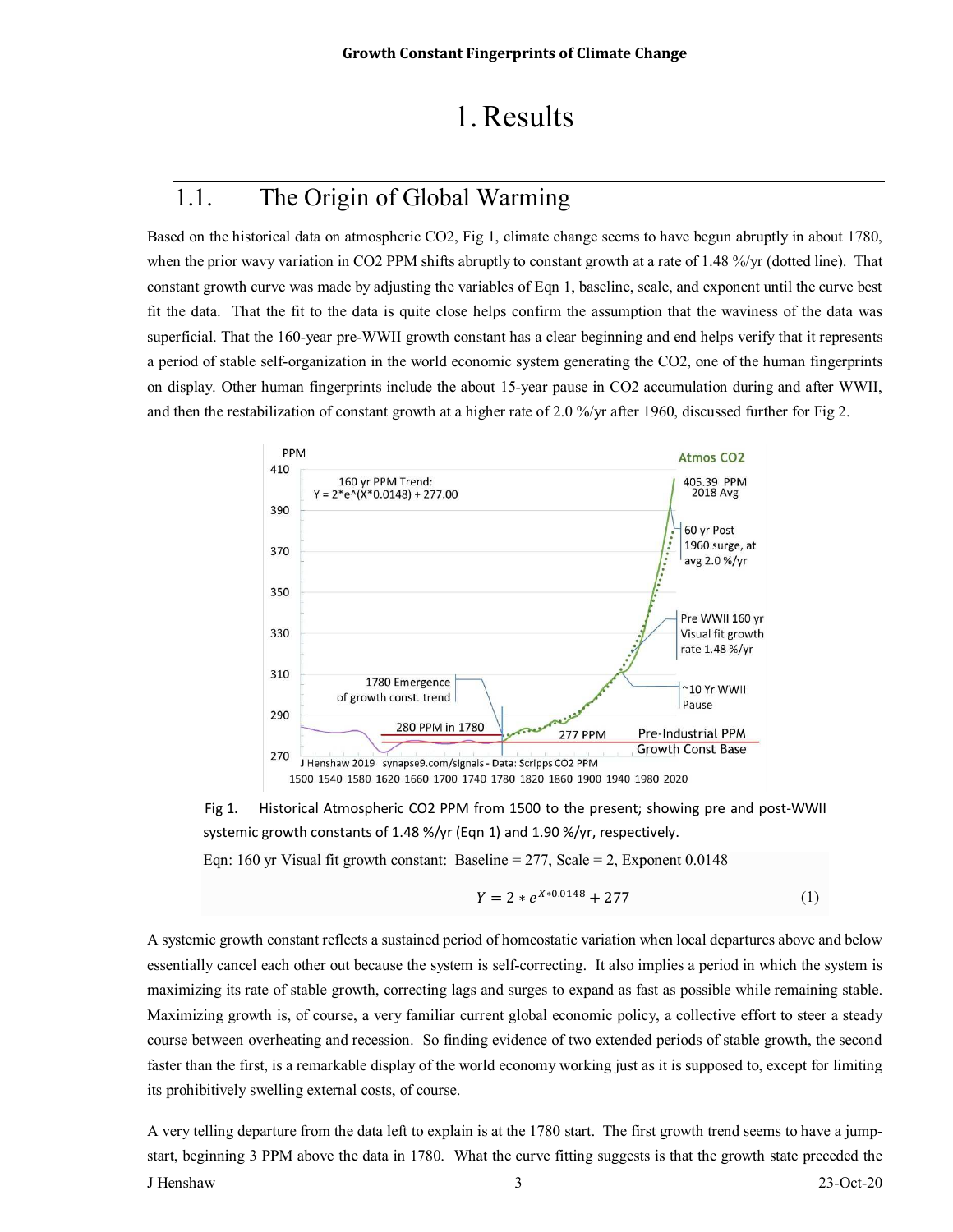CO2 PPM data. So the sudden jump could represent prior industrial development converting to fossil fuels, showing pent-up demand being relieved in the first wave. That seems to be the actual case, given the period from 1776 to 1781 was when Watt was perfecting the steam engine, and only providing a rotating power shaft option suited to replace water wheels with steam power in 1781, apparently producing a surge of replacing water power all over Europe and America eager to grow<sup>1</sup> This also demonstrates why telling the story from the beginning will help set the stage and identifies the forces that will drive the narrative. The year 1780 was just four years after the ratification of the US constitution, at a time of revolutionary economic and governmental changes, in the US and Europe, and steam power played a big role in fulfilling the great promise of the century-long cultural revolution known as the Enlightenment<sup>2</sup>.

One of the ironies the curve exposes is that the period since 1960 includes many of the most dramatic increases in industrial energy efficiency, commonly advocated for reducing energy impacts. The great advances in efficiency have only further increased the growth rate the CO2 pollution, though, the real product of marshaling global scientific, financial, business, governmental, and institutional efforts to accelerate growth and create our modern world. These connections offer more evidence of human fingerprints on the events shown in the data. Since the 1960s efforts to reduce economic impacts by improving efficiency began in earnest, another kind of human fingerprint and sign of the true cause of climate change, that society fell prey to Jevons principle (1885), however it looks, economies use efficiency to accelerate economic growth, resource consumption, and resulting pollution as well, shrinking unit resource costs and multiplying units.

## 1.2. Detailed CO2 growth rate movements

Fig 2 lets us look much more closely at the composition of the Scripps CO2 PPM data (Data Source #1) (Scripps 1958, Macfarling Meur 2006), that couples highly irregular ice core CO2 data, smoothed with a spline, before 1958 with very regular annual averages of Mauna Loa and Antarctic air sample data after an including 1958 (lower curve rt. axis). The upper curve ( lt. axis) shows the annual growth rates of the PPM data (dy/Y), exposing more interesting conditions to explain. The two dashed red lines represent the two systemic growth constants. The lower is 1.48 %/yr and represents the approximate midline of the dramatic fluctuations up to 1940, and the upper is on the midline of the annual growth rates following 1960, showing apparent damped oscillation around 2 %/yr. That would indicate dynamic systemic stabilization in that period.

The post-1960 period roughly coincides with the period of worldwide economic integration we call "globalization," during which the world's scientific, business, financial, and government communities modernized and reorganized the world for maximum growth. Another fingerprint of human influence on the growth rate of climate change. The data curve and the self-organization of the economy connected with it are still different things. CO2 PPM is an atmospheric measure showing the net result of all CO2 sources and with absorption by all sinks. So the current systemization of 2 %/yr growth of CO2 indicated here does not say where it's from, but the damped oscillation does seem to say human activity is responsible.

 $\overline{a}$ 

<sup>&</sup>lt;sup>1</sup> Watt steam engine https://en.wikipedia.org/wiki/Watt\_steam\_engine

<sup>&</sup>lt;sup>2</sup> Wikipedia https://en.wikipedia.org/wiki/Age\_of\_Enlightenment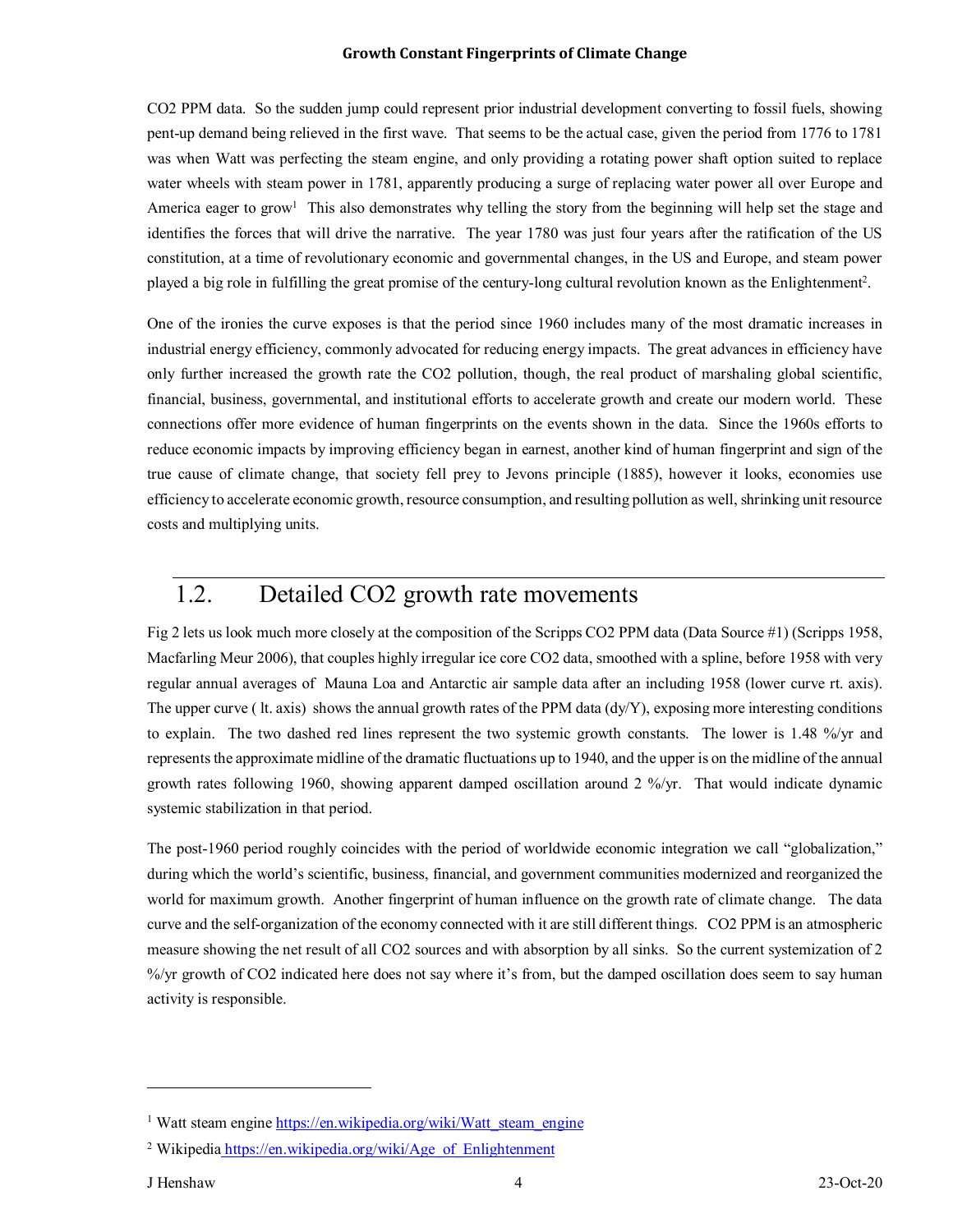

Fig 2. The Scripps CO2 data on the Rt axis (lower curve) is smoothed with a spline of the raw data to 1958 and merging Atmospheric sources after that. Annual dy/Y growth rates (upper curve, Lt axis) using a 5yr average (Eqn 2). The dashed lines show the growth constants found, shifting from 1.48 %/yr before to 1.90 %yr after WWII.

Eqn: Five-point smoothing for dy/Y annual growth rates for splined Scripps CO2 data.

$$
f(Y_n) = (Y_{n+2} - Y_{n-2})/(4 \cdot N_{n-2})
$$
\n(2)

Of most concern in Fig 2 is the apparent wild fluctuation in the annual growth rate of CO2 PPM in the first 160 years. It either requires finding a rather dramatic physical process or something dramatically wrong with the underlying data. If the data were accurate, the wild swings in growth rates imply dramatic declines in atmospheric CO2 around 1820 and 1860. I found no such process and the peaks and troughs of the PPM growth rates don't seem to match rises and falls of earth temperature (Fig 4). So I've concluded that they are largely due to replacing the very erratic and variable ice-core PPM data with a spline: see also Supplementary Material (Preliminary Study A, Fig 7). A spline treats all the data points as having real values however sparse and irregular the real data is, and so would tend to force wild swings in growth rates, chasing outlier data points above and below the average line. Study A plots the raw data points with the spline so one can see where the latter is justified and not.

### 1.3. The near-linear relation between CO2 PPM and Warming

Now that we have a clear pattern of the long term systemic CO2 PPM growth constants, we can ask if there is a way to turn that into a prediction of the real accelerating rate of current climate change. Fig 3 shows the important correlation between CO2 PPM and the relative rate of greenhouse heating in watts per sq meter. What we see is is a gentle curve, nearly linear between 350 and 450 PPM. What that means is that some linear scaling of the CO2 PPM might indicate the true history of the greenhouse heating effect.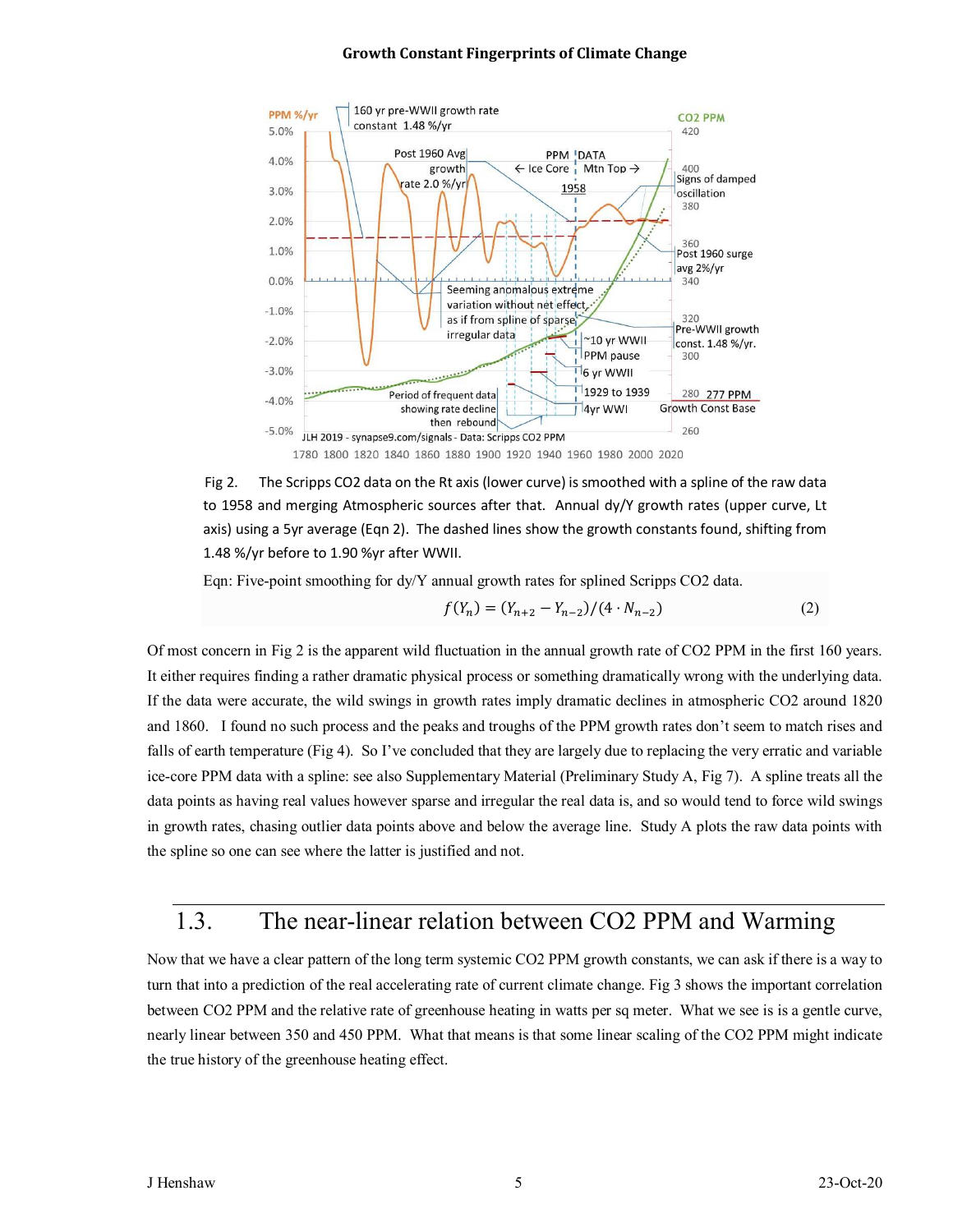

Fig 3. Relative heating rates for CO2 PPM: From Figure 6 in Mitchell (1989): "Greenhouse heating due to trace gases, showing [top scale] concentration of CO 2. […] The triangles denote 1985 concentrations".

It will not be a perfect proxy for various reasons. At higher PPMs, the relative heating tapers off a bit, and CO2 is currently only about 70 % of the total GHG climate forcing but perhaps 90% of the rate of increase (IPCC 2014, EPA 2017): see also Supplementary Material (Composition of GHGs, Fig 10, 11). How much climate change is due to unrecorded human GHG emissions or environmental GHG producing and sequestering processes is naturally hard to determine too. We can assume that all these factors are integrating by natural atmospheric processes without omission, of course, so the total atmospheric CO2 may still make a useful proxy for the rate of warming when scaled to fit the history of temperature change.

## 1.4. Fitting Climate Change & Atmospheric CO2

The similarity and differences between the rising shape of earth temperatures and that of CO2 concentrations is the subject of Fig 4. The HadCRUT4 earth temperature data (upper line, lt. axis) and the Scripps CO2 PPM data (lower line, rt. axis) are roughly scaled to look like each other, based on the linear forcing relation between PPM and the greenhouse effect. If that's true, the difference between the long term smooth accumulation of CO2 then both the rapid annual fluctuation and multi-decade great waves of temperature change are certain to be due to processes other than the greenhouse effect.

The greatest similarity is, of course, the post-WWII "great acceleration" of both warming and CO2, seemingly associated with the great acceleration of post-WWII economic development that created our very consumptive modern world. To sort out the differences, I have first added to Fig 4 the red dashed and blue dotted lines, representing the visual midlines of rapid annual variation and highlighting the "great waves" of temperature associated paleoclimate waves extending into modern times (Fig 5).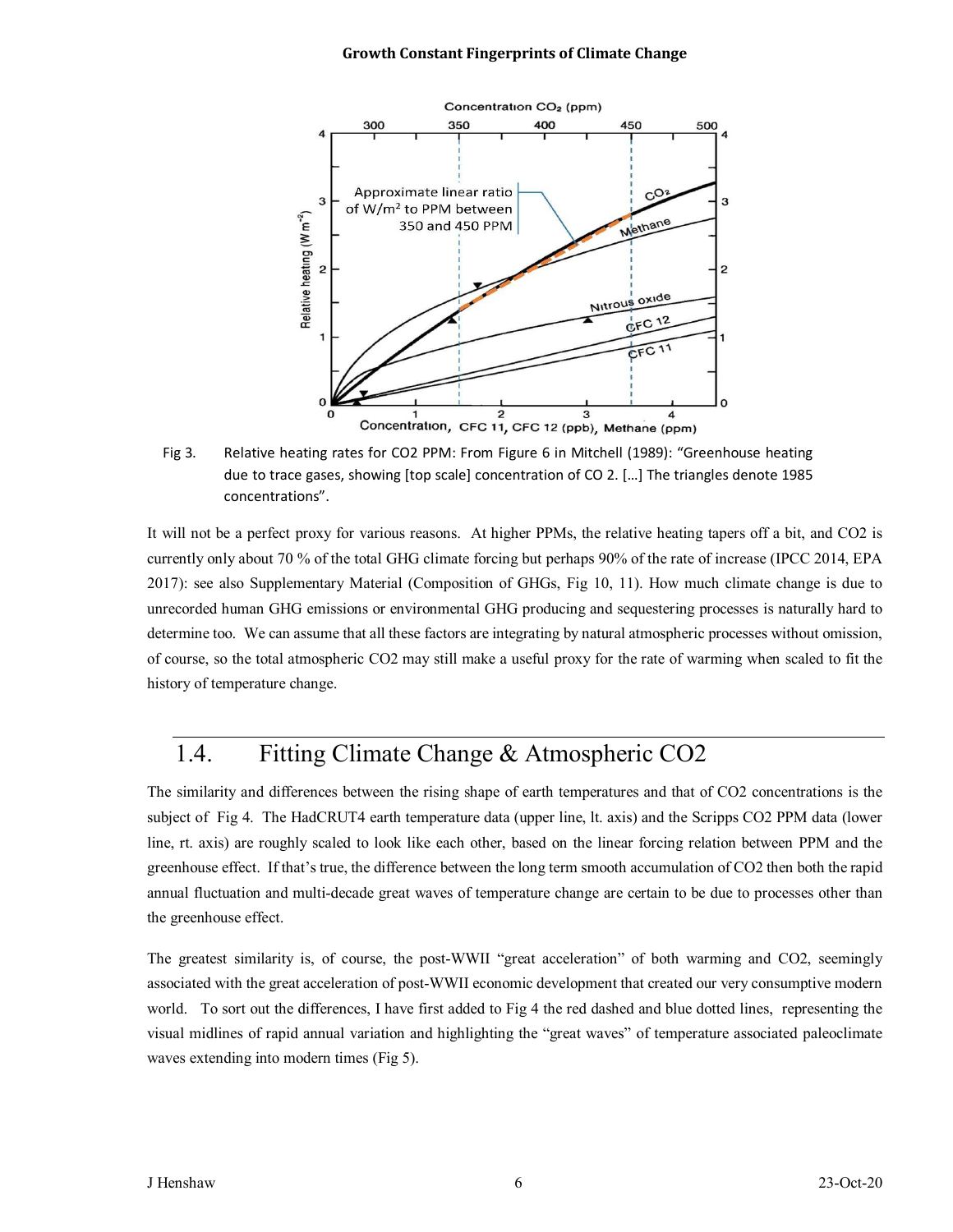

Fig 4. Comparison of 1780 to 2018 earth CO2 PPM and °C curves: Whether a linear relation exists between the two curves depends on whether the differences can be found to come from other processes.



Fig 5. A 900 yr portion of a 2000 yr Northern Hemisphere paleotemperature record combining all methods, NOAA (2007): The title and marks in brown) are added (and an extraneous red line removed). Note how the recent great wave pattern seems affected by the great acceleration in climate forcing.

How to generally apply linear scaling to the CO2 PPM curve so that it fits the period of great acceleration in the °C curve seems reasonably clear. The erratic annual jumps seem due to weather and interactions with ocean currents only sparsely sampled by temperature measurements. What is visually clear, though, is that variation is both constant and not accumulative, so it has a well-defined midline. How to fit the great waves in temperature is not clear. One useful observation is that after WWII the long paleo history of multi-decade great waves seems to come to an end as if the great acceleration of greenhouse effect heating was somehow interfering with the cycle driving the long history of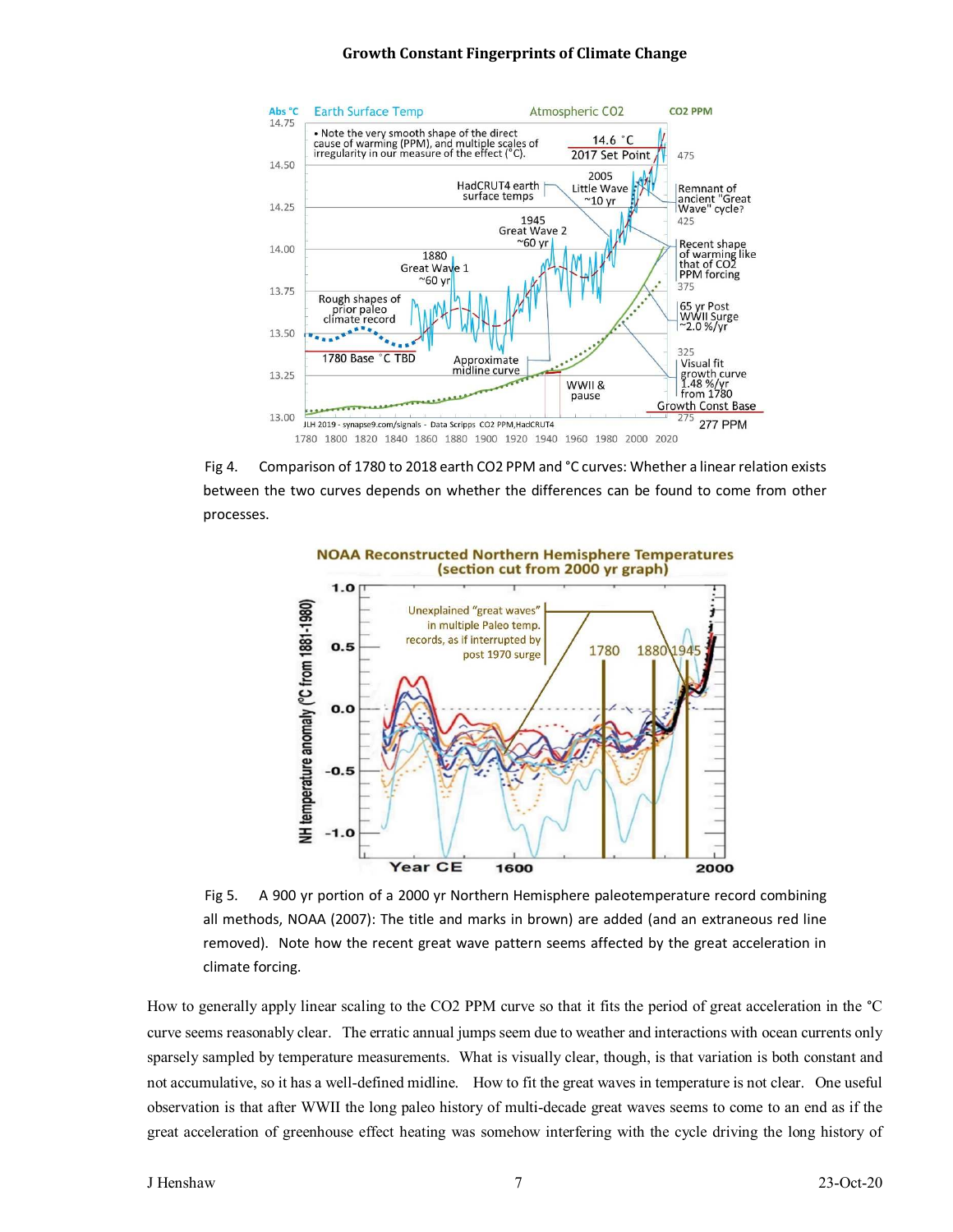multi-decade waves. It also helps to notice the "little-wave" in 2005, looking like a diminished echo of the preceding multi-decade waves. It took a full year to develop my current educated guess as to what that interrupted process might be. It only needs to be plausible for the purpose here, that the great waves are some climate cycle that stops working as warming intensifies, an assumption reinforced by how very it works for fitting the PPM curve to the ºC curve.

What I found plausible is that the great waves might represent multi-decade variation in upper atmosphere convection, regional-scale troposphere to stratosphere heat transfer, creating variably long-standing radiative hotspots. You can see the clear patterns of great upper atmosphere hotspots in satellite images of outgoing radiation, that ring the globe on both sides of the equator: see Supplementary Material (E. Upper Atmosphere Cooling). If that convection was somewhat intermittent before, slowly rising and falling as seen on the paleoclimate data, the great acceleration of climate forcing from the post-WWII economy might force that ring of cells to flow continuously.

## 1.5. Projecting Climate Change to 2030, 2040, and 2050

It was quite exciting to discover the final small change in assumptions allowing the scaling of the CO2 curve to fit the temperature data like a glove. To have the PPM°C proxy curve thread right up the middle of the HadCRUT4 temperature anomalies. To see how I had to understand first what kind physical process the great waves were, and then see that implied *skirting the bottom* of the recent great waves, as now shown, deduced from considering the great waves might represent a process periodic closing and opening of high heat altitude convection releasing heat to the stratosphere, not some unknown source of heating. That might very plausibly be interrupted by a great acceleration of greenhouse heating in the lower atmosphere.



Fig 6. Fitting the CO2 PPM curve to the abs °C HadCRUT4 anomalies: Using a linear scale factor of 0.0111 and Pre-Industrial base point of 13.27 °C to convert PPM to PPM°C. Picked to fit the midline of the great acceleration, and the midline of the minima of the two great waves (Eqn 3). From 2018 to 2050 the current stable growth state of 0.2 %/yr is used (Eqn 4)

PPM converted to PPM<sup>°</sup>C PPM<sup>°</sup>C = PPM<sup>\*</sup>0.0111, relative to 13.27 <sup>°</sup>C base (3)

By adjusting the linear base and scale factors to best fit the HadCRUT4 data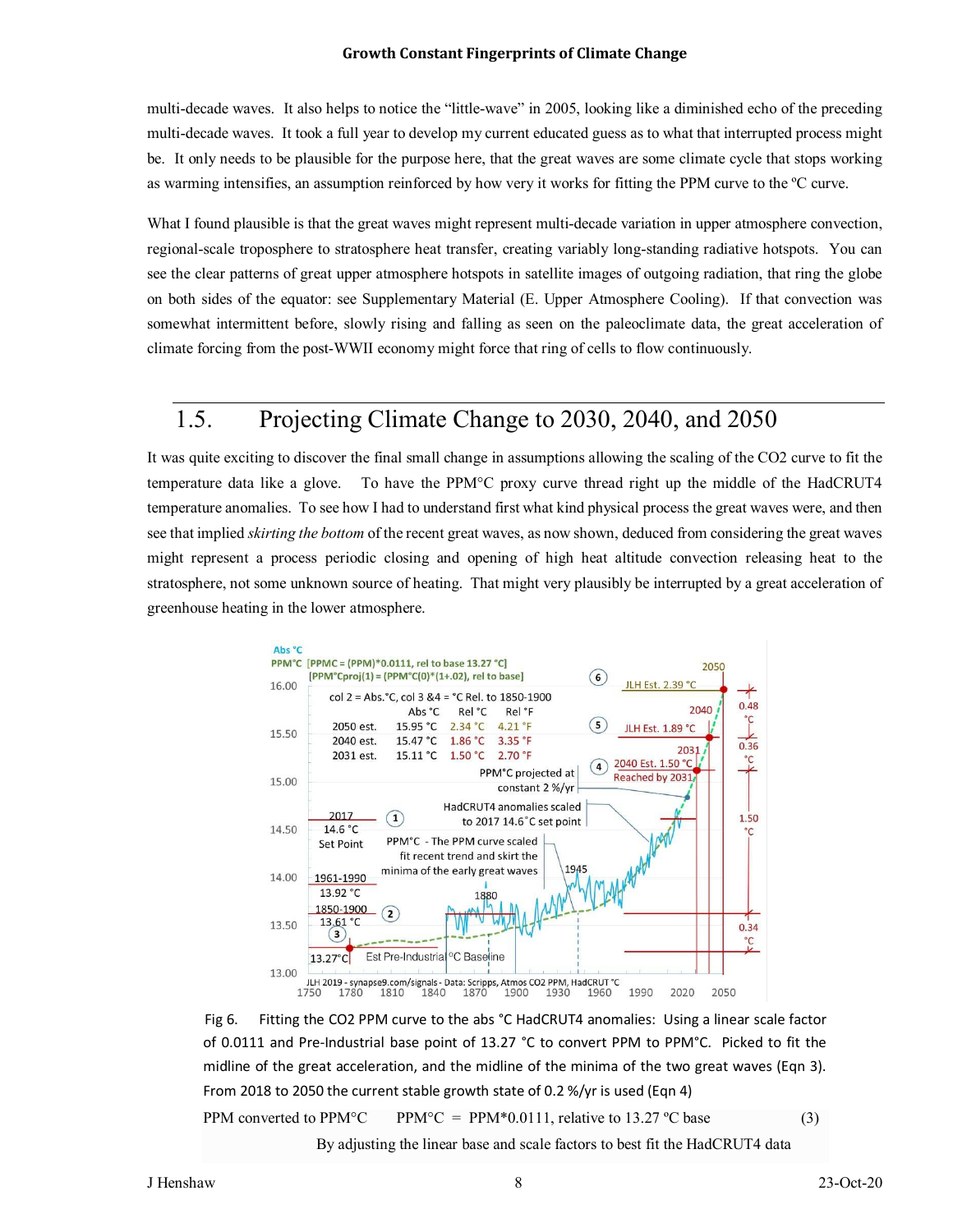PPM<sup>°</sup>C projection PPMCproj(1) = (PPM<sup>°</sup>C(0)<sup>\*</sup>(1+.02), relative to 13.27 <sup>°</sup>C base] (4)

The steps taken in generating Fig 6, circled #1 through #6

- (1) Choosing the 14.6 ºC set point for the 2017 HadCRUT4 earth temperature.
- (2) Calculating the average HadCRUT4 temperatures between a) 1961 to 1990 and b) 1850 to 1900 most commonly used earth temperature baselines used respectively by Brittish Meteorology and the IPCC.
- (3) Adjusting the variables of the PPMºC curve (Eqn 3) to fit the HadCRUT4 data the best and determine the Pre-Industrial baseline temperature of 13.27 ºC.
- (4) Project the PPMºC curve at its terminal growth constant rate of 2 %/yr from its end in 2018, first to 2031, and record the ºC values on the results table.
- (5) Extend the projection to 2040 and record the ºC values on the results.
- (6) Extend the projection to 2040 and record the ºC values on the results.

The most sensitive variable is, of course, the elevated growth constant 2 %/yr from 1960 on. Shifting to the 2 %/yr growth constant almost triples the total 2050 climate change  $(\sim 2.7 \text{ °C})$  from the 1780 baseline, compared to extending pre-WWII growth constant of  $\sim$ 1.5 %/yr resulting in a total 2050 climate change ( $\sim$ 1.0 °C) from the 1780 baseline. That until very recently, this sharply increased growth constant was not recognized would partly explain the repeated puzzlement for the past decade of recent observations that events have progressed much faster than predicted (Dunlop & Spratt 2018). Even the 2018 IPCC (2018) estimate for 2040 is an approximately linear projection.

The projected trend of future temperatures shown in Fig 6 will be soon be found useful or not. If these rates of warming were to happen, it would change our global response plans quite a bit. There could be a long list of possible other factors to consider, of course. Basing the study on only long term raw data of the whole system response, rather than on equations and theory, means that most other factors operating in the climate, such as cloud cover humidity, and other GHGs are by default already reflected in the behavior of the data. Of course, presenting the data as something of a dynamic life story of familiar historical process, and using familiar units, helps makes it relevant to the common observer's frame of reference.

One more strength of this method of curve fitting is that curve fitting over the entire period from 1780 to the present gives many more difficult fitting constraints, such as to fit the multiple scales of variation. That greatly limits the choices so that options for adjustment quickly diminish. I think that's what makes what I've called "visually fitting" a less than haphazard process, that you need to find a fit to all the scales of variation, and discover reasons for departures when necessary, a very rigorous process in the end. That makes it a manual "regression" process, forcing the adjustment of scaling factors by smaller and smaller amounts. Of course, using algorithms for mathematical degrees of fit might help sometimes, but algorithms generally can't be used to fit curves with multiple scales of variation. That would take new research on each type of variation.

### 1.6. Discussion

The clear takeaway is that it appears that do a magnificent job of spreading new technology, we also must do a magnificent job or changing the now long-established self-organized growth maximization design of the world economy. Using our old ways of thinking, scientists have studied that problem for centuries, unable to find how to tame the natural runaway growth of the economy without killing it. Now people seem to realize that failing to find a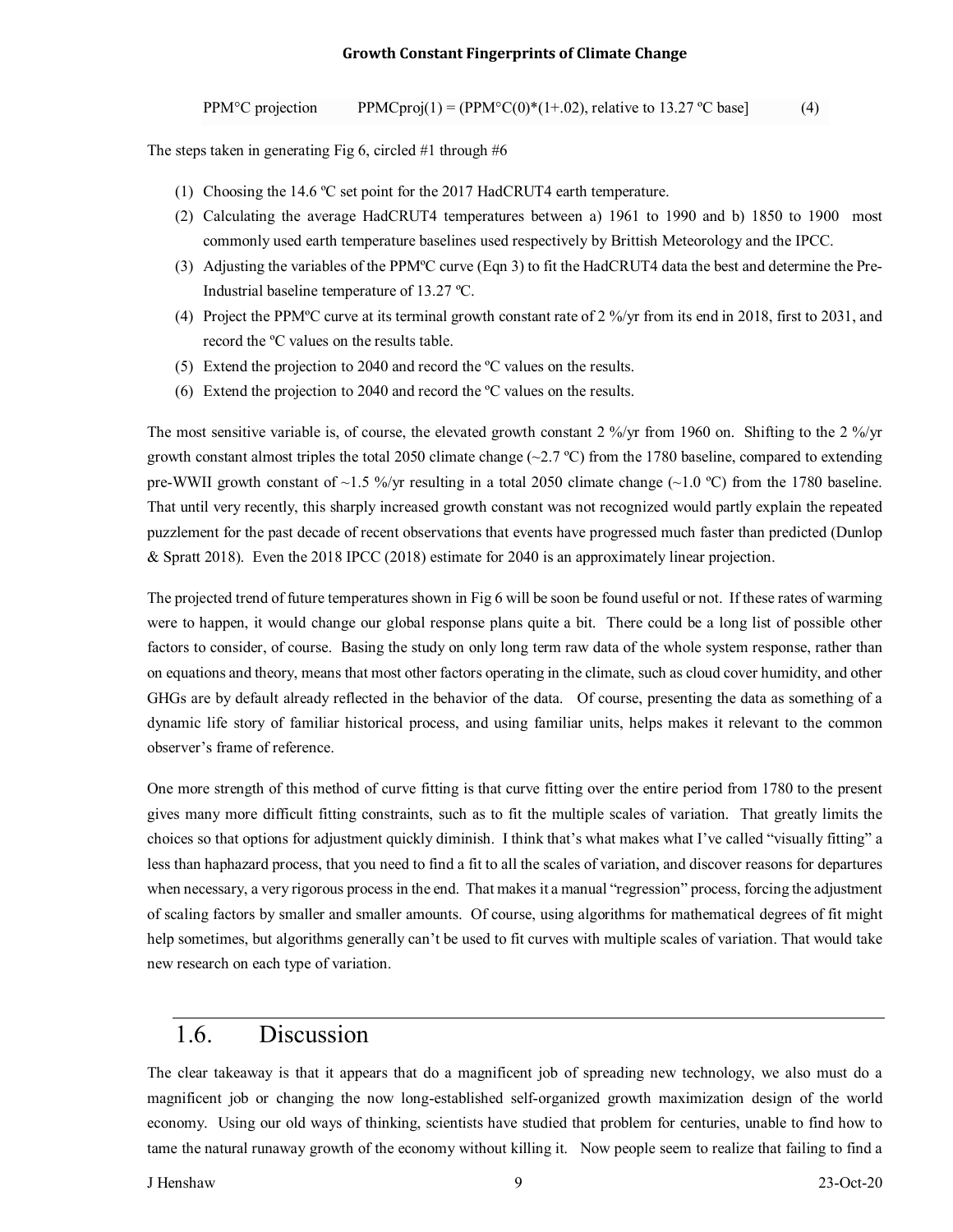way to tame it will itself surely kill it, even if it only causes ocean rise eliminating much of human history, for example. We'd all like to know how to solve this problem, how to bring an economy designed like a rocket ship, with no brakes or steering, to instead make a graceful landing that retains all its important advances. Presently the whole economic system getting ever more unbalanced and rapidly making things much worse for itself. In all the years I've worked on the problem, and then discovering that JM Keynes (1935) himself discovered the basic soft landing solution (ibid Ch 16<sup>3</sup> , taming the often very unwise use of profits to evade responsibility, I've always had the hope that sometime the world community would be in such a jam that we'd consider the logical way out of our existential crisis. That would be truly wonderful!

That would give us both the means and motivation to apply the world's resources in our common interest in responding to our common problems. That's where I think we can find an answer in looking at the needs of the system as a whole and accepting our shared responsibility for the threats to everything from which we profit.

JLH

# 2. Acknowledgments

This work has been self-funded for many years, so I'm grateful for having had the time and resources, and very grateful too for sometimes being encouraged. My greatest debt is to my extremely numerous correspondents over the years and to my editors for asking for the best.

# 3. Sources

### 3.1. Data Sources,

Note: Figures 7 to 22 and discussion of them are in the Supplementary Materials (Studies A to I). An additional list of data sources is provided there as well.

- 1. Atmospheric CO2 PPM 1501-2015 Figs 1, 2, 4, 6, 7, 8, 9, 14, 15, 17 http://scrippsco2.ucsd.edu/data/atmospheric\_co2/icecore\_merged\_products Atmospheric  $CO<sub>2</sub>$  record based on splined ice core data before 1958, and averaged yearly measurements from of Mauna Loa and the South Pole after and including 1958.
- 2. HadCRUT4 earth temperatures  $1850-2017$  Fit 4, 6 Rosner - OurWorldInData.org: https://ourworldindata.org/co2-and-other-greenhouse-gas-emissions

 $\overline{a}$ 

<sup>&</sup>lt;sup>3</sup> Chapter 16, Keynes' General Theory of Employment, Interest and Money. https://synapse9.com/ref/Keynes-ebook-TheGeneralTheoryCh16notes.pdf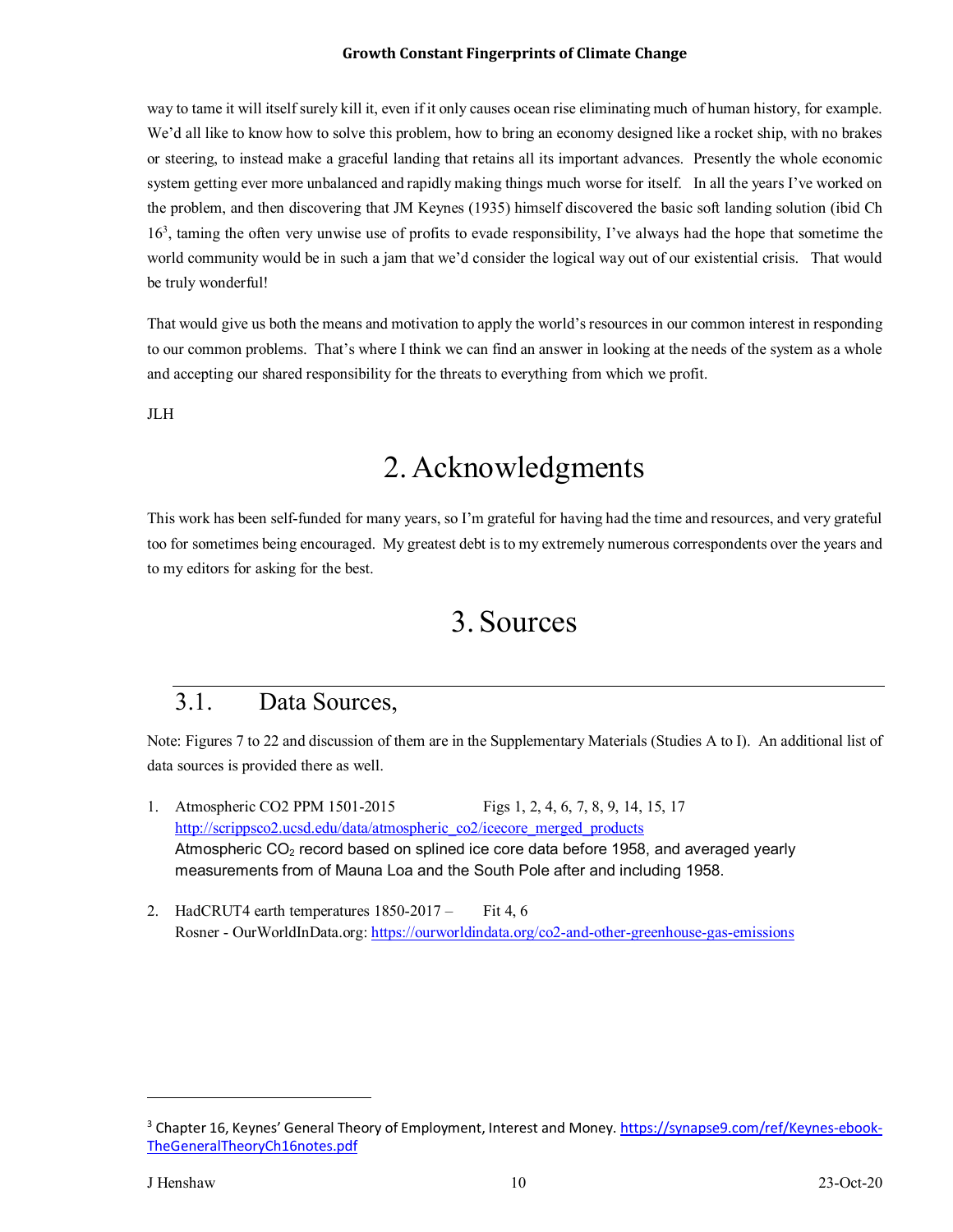### 3.2. References

- CDIAC/NOAA (2015) CO2 Flux. Global Carbon Budget sources and sinks figure, CDIAC/NOAA-ESRL/GCP/Joos et al. 2013/Khatiwata et al.2013. https://cdiac.ess-dive.lbl.gov/GCP/
- Abram, N. J., McGregor, H. V., Tierney, J. E., Evans, M. N., McKay, N. P., Kaufman, D. S., ... & Steig, E. J. (2016). Early onset of industrial-era warming across the oceans and continents. Nature, 536(7617), 411. https://hal-amu.archives-ouvertes.fr/hal-01457262/document
- Dunlop, I., Spratt, D. (2018) What lies beneath: the understatement of existential climate risk. *Breakthrough (National Centre for Climate Restoration)*. https://docs.wixstatic.com/ugd/148cb0\_a0d7c18a1bf64e698a9c8c8f18a42889.pdf
- EPA (2016) Climate Change Indicators: Climate Forcing. https://www.epa.gov/climateindicators/climate-change-indicators-climate-forcing
- Gerts, B., Linacre E.(1997) The height of the tropopause. Blog post. http://wwwdas.uwyo.edu/~geerts/cwx/notes/chap01/tropo.html
- Hansen, J. (2018) Climate Change in a Nutshell: The Gathering Storm. Website of Dr. James E. Hansen. http://www.columbia.edu/~jeh1/
- Hawkins, E. (2018) "Climate Lab Book" https://www.climate-lab-book.ac.uk/2017/defining-preindustrial/#comment-3385 " ...we don't tend to estimate the absolute temperature because it is actually very hard to define. We think that we are close to 14.5C at the moment, but that comes with considerable uncertainty."
- Henshaw, P. (1978) Natural Orders in Convection, Partly funded by Int'l Soc. for Solar Energy Research. Online: http://www.synapse9.com/pub/1978\_NatOrdersConv-Henshaw.pdf and http://www.synapse9.com/airwork\_.htm
- Henshaw, P. (1979). An unhidden Pattern of Events. Republished 2014 in An Open Source Pattern Language, "Patterns of Complex Natural Systems," H. Finidori ed., Originally in the book of the same name, self-published Denver 1979. Accessed 2017: http://debategraph.org/Details.aspx?nid=360233
- Henshaw, P. (1985). Directed Opportunity, Directed Impetus: New tools for investigating autonomous causation. Proceedings of Society for General Systems Research, Louisville KY. ISBN 0-914- 10536-1. Accessed 2017: http://www.synapse9.com/pub/1985\_DirOpp.pdf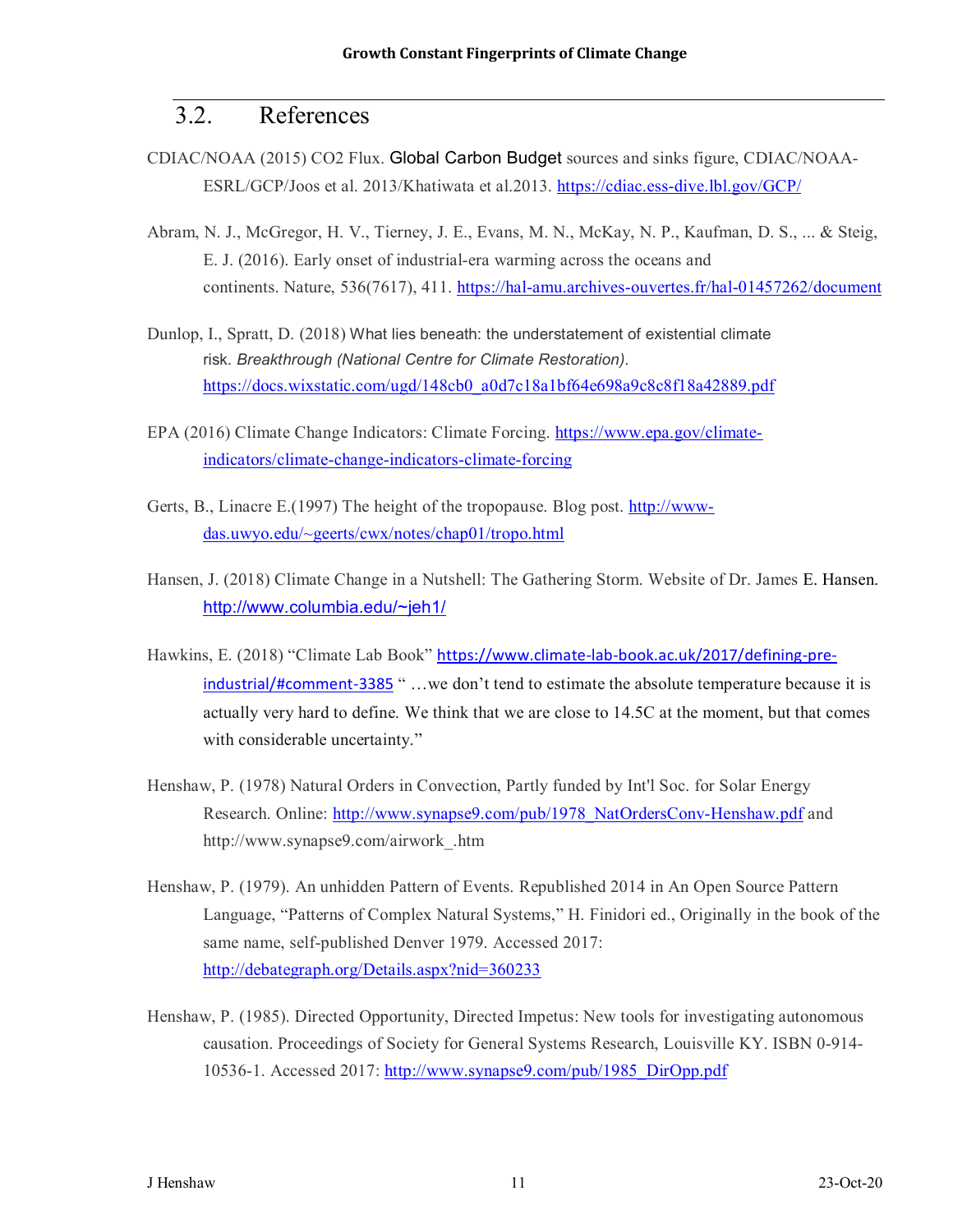- Henshaw, P. F. (1999). Features of derivative continuity in shape. International journal of pattern recognition and artificial intelligence, 13(08), 1181-1199. Google Scholar
- Henshaw, P. (2008). Life's Hidden Resources for Learning, Cosmos & History: The Journal of Natural and Social Philosophy, vol. 4, nos. 1-2, 2008, 2008 issue on "What is Life." *ISSN* 1832-9101. Accessed 2017: http://www.cosmosandhistory.org/index.php/journal/article/view/102/203
- Henshaw, P. (2010). Models Learning Change. Cosmos and History, *ISSN* 1832-9101, 6(1). http://www.cosmosandhistory.org/index.php/journal/article/view/176/295
- Henshaw, P., King, C. & Zarnikau, J. (2011). System Energy Assessment (SEA), Defining a Standard Measure of EROI for Energy Businesses as Whole Systems. Sustainability 2011, 3(10), 1908- 1943; DOI:10.3390/su3101908 ISSN 2071-1050.
- Henshaw, J. (2015). Guiding Patterns of Naturally Occurring Design: Elements, in Proceedings PURPLSOC 2015 "Pursuit of Pattern Languages for Societal Change," July 3-5 2015 Krems, Austria. ISBN 9-646-73066. Retrieved from http://www.synapse9.com/pub/2015\_PURPLSOC-JLHfinalpub.pdf
- Henshaw, J. (2018) Systems-thinking for Systems-making: Joining systems thought and action. In Systemic Practice and Action Research, 32(1), 63-91. DOI: 10.1007/s11213-018-9450-2
- IPCC (2014) Climate Change 2014 Synthesis Report, Summary for Policymakers. https://www.ipcc.ch/site/assets/uploads/2018/02/AR5\_SYR\_FINAL\_SPM.pdf
- IPCC (2018) Global warming of 1.5°C, An IPCC Special Report on the impacts of global warming, Summary for Policymakers https://www.ipcc.ch/site/assets/uploads/sites/2/2018/07/SR15\_SPM\_High\_Res.pdf
- Jevons, W. S. (1885). The Coal Question: An Inquiry Concerning the Progress of the Nations. MacMillan.
- Keynes, J. M. (1964). The General Theory of Employment, Interest, and Money. First Harbinger Edition reprinting of 1935 original. (p. 161, Ch12-VII). Harcourt Brace Jovanovich, New York. Accessed 2019, from http://synapse9.com/ref/Keynes-ebook-TheGeneralTheory.pdf
- Keeling, R., F.; Keeling, C/, D. (2017). Scripps CO2 Program Data. UC San Diego Library Digital Collections. From 1958 to the present. https://doi.org/10.6075/J0542KSG